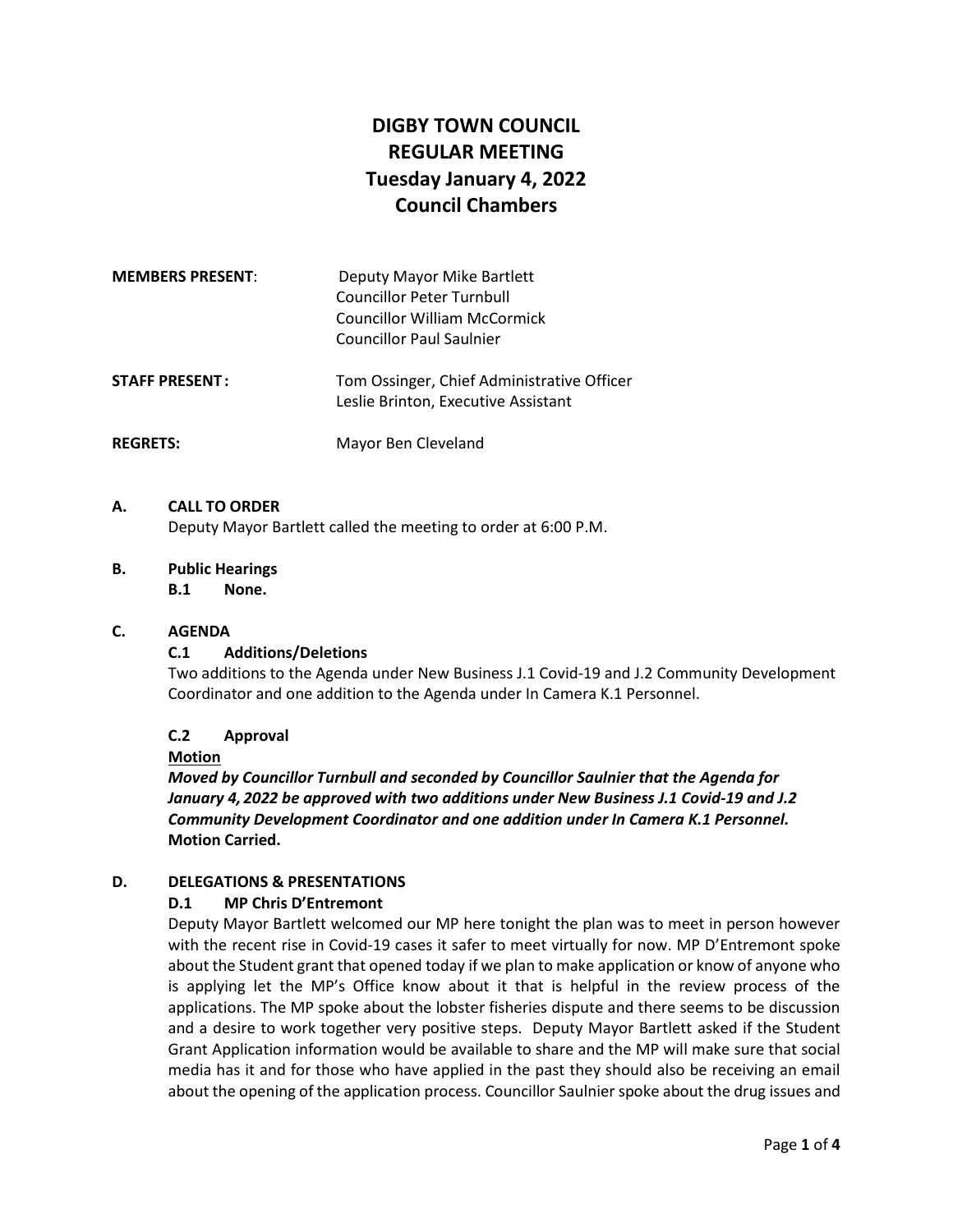the drug arriving into the area with the current state of the detachment with no Staff Sargent and the funding of the detachment for a specific number of members and that doesn't seem to be happening and we are paying a lot of money for policing and the service just isn't there. The MP said that we are not the only ones with these type of concerns. The MP is drafting a letter to the Minister of Public Safety and he will include us in that correspondence. The MP spoke about the costs for policing around the recent fisheries issues in the St. Mary's Bay and the MP is hoping that those costs are absorbed by the Federal Government. Affordable housing is an issue with the recent increase in housing prices it makes it hard or impossible for some to be able to afford to buy a home. The recent announcement on the loss of HMCS Acadia will have an economic spin off for the area the MP has been speaking with the Minister responsible and she is actually from the valley the MP is trying to organize a meeting with her to discuss the announcement. This will have impact on the area due to a 1.3 million dollar payroll for ABCC. Federal Wage subsides for business affected by Covid-19 was discussed along with the subsidies being issued to the business rather than the individual there is a federal announcement coming tomorrow so there maybe something to come from that. Deputy Mayor Bartlett expressed his appreciation to MP D'Entremont for taking the time to speak to us and wished the MP congratulations on his recent appointment.

- **E**. **MINUTES OF PREVIOUS MEETING**
	- **E.1 December 6, 2021**

**Motion:**

*Moved by Councillor McCormick and seconded by Councillor Turnbull that the Minutes of December 6, 2021 be approved as presented.* **Motion Carried.**

**F. BUSINESS ARISING FROM THE MINUTES/UNFINISHED BUSINESS**

**F.1 None.**

## **G. REPORTS**

# **G.1 Chief Administrative Officer Report**

The CAO provided Council with a request that Conservative Leader Erin O'Toole would like to meet with Mayor's/ Wardens and CAO's relating to the lobster fisheries file and is planning to meet the second week of January more to come. The CAO has decided to not pursue the position for the Community Development Coordinator position. The Racquette Road project is completed and it appears that we will be saving a bit of money from the original bid. The CAO also spoke about the Canada Summer Jobs that has recently opened we will be reapplying for the same as we had in the previous year however that is not always a given that we will receive all that we ask for.

# **G.2 Digby Area Recreation Commission Report**

The Digby Area Recreation Commission reports are in the package. Councillor Turnbull spoke about the closure of the facility due to the most recent outbreak of Covid-19 it was decided to close the arena to the public until at least January 12, 2022 and perhaps longer we will see what comes from the Provincial announcement tomorrow.

## **G.3 Digby and Area Tourism Association**

The DATA report was distributed in the meeting package.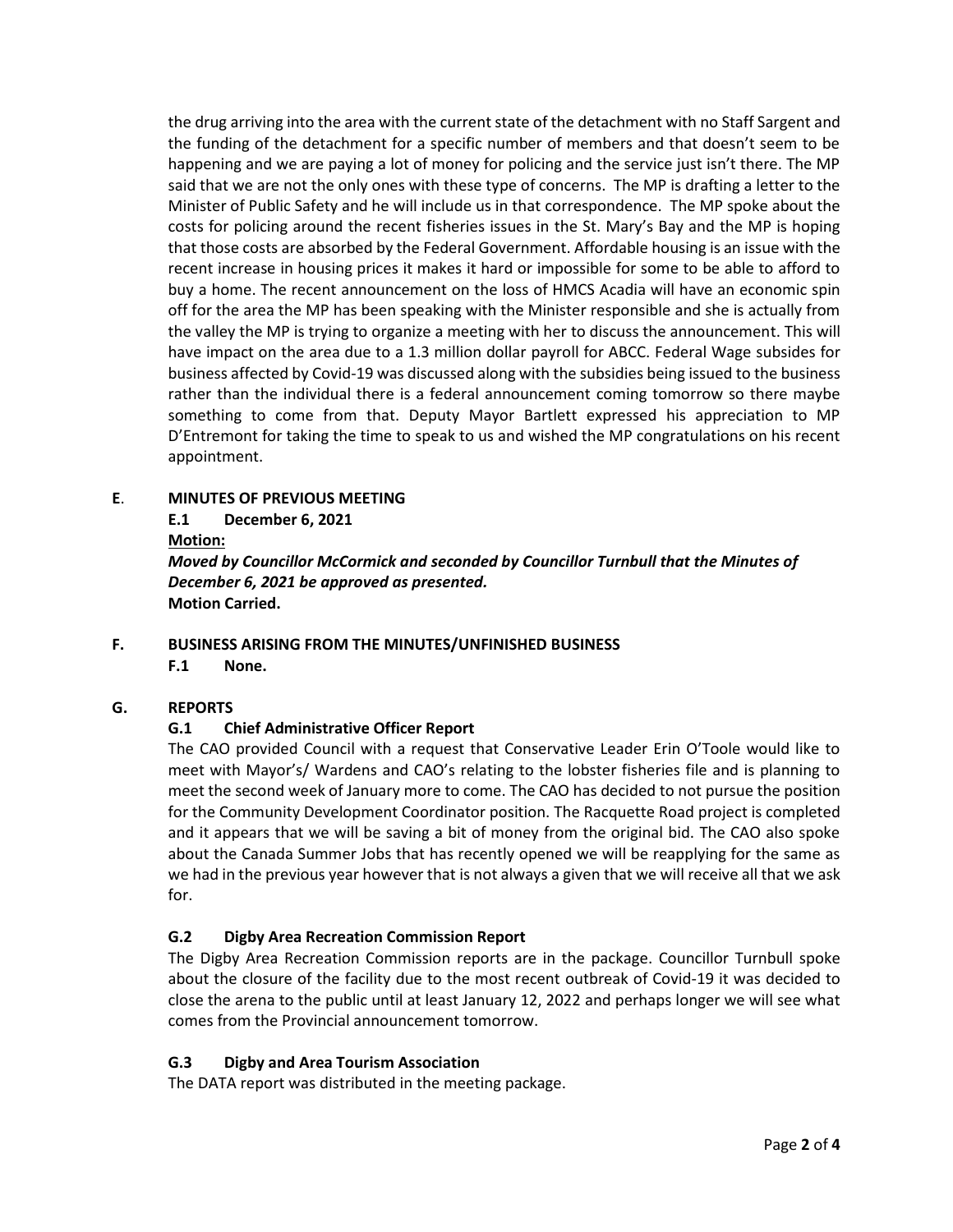## **G.4 Committee of the Whole**

There is one recommendation coming forward from the Committee of the Whole.

## **Motion:**

#### *Moved by Councillor Turnbull and seconded by Councillor McCormick that the Digby Marketing and Promotions Levy By-law #2022-01 receive first reading.*  **Motion Carried.**

The next step is to advertise the notice of intent to adopt a by law that has to be in a local paper and will likely be next week in the Tri County Vanguard and then it will come forward for second and final reading at the February Council Meeting.

## **H. CORRESPONDENCE**

**H.1 None.**

# **I. NOTICE OF MOTIONS**

**I.1 None.**

# **J. NEW BUSINESS**

# **J.1 Covid-19**

The CAO spoke about other Municipal units around us closing to the public and just today the Municipality of Digby closed. The CAO meet with administration staff today to discuss any concerns that they may have around the most recent outbreak of Covid-19 the good things is that we don't have a ton of traffic into the building and those who do enter are respectful the staff and the CAO feel that keeping the doors open is important there are small changes that can be made such as limiting the access to the second floor through the main office door. Perhaps exploring the options for an air exchange system might be something that can be explored and covered through the Covid-19 grant money however renovations are not something that we can spend that Covid-19 money on we will have to explore that option further. Councillor Turnbull asked about committee meetings are we still able to hold those types of meetings here in this building at the present time we are just waiting to see what restrictions might becoming down tomorrow however if we are able to social distance and remain at least 6 feet apart and wear masks we should be fine. We do have the ability to offer Zoom to delegations who wish to present. It was suggested that we do tracking of those who enter the building for meetings etc. It is most unfortunate that not much guidance is coming to us from Municipal Affairs.

# **J.2 Community Development Coordinator**

Deputy Mayor Bartlett added this to the agenda due to concerns that at the last meeting it was discussed and then moved on. This position is needed we are short staffed and staff are doing what they can off the end of the desk but the proper person in this position could pay of itself and make huge strides in improving the town there are so many programs out there that we are missing out on we should be starting the advertising process now so that we have the time to select the correct person for a position like this. If we look at all of the things that are happening in the Town of Yarmouth we know that they have a person who is dedicated to this process and that is why we are seeing huge things happening in that town.

## **Motion:**

*Moved by Councillor McCormick and seconded by Councillor Saulnier that the Community Development Coordinator position move forward as discussed.* **Motion Carried.**